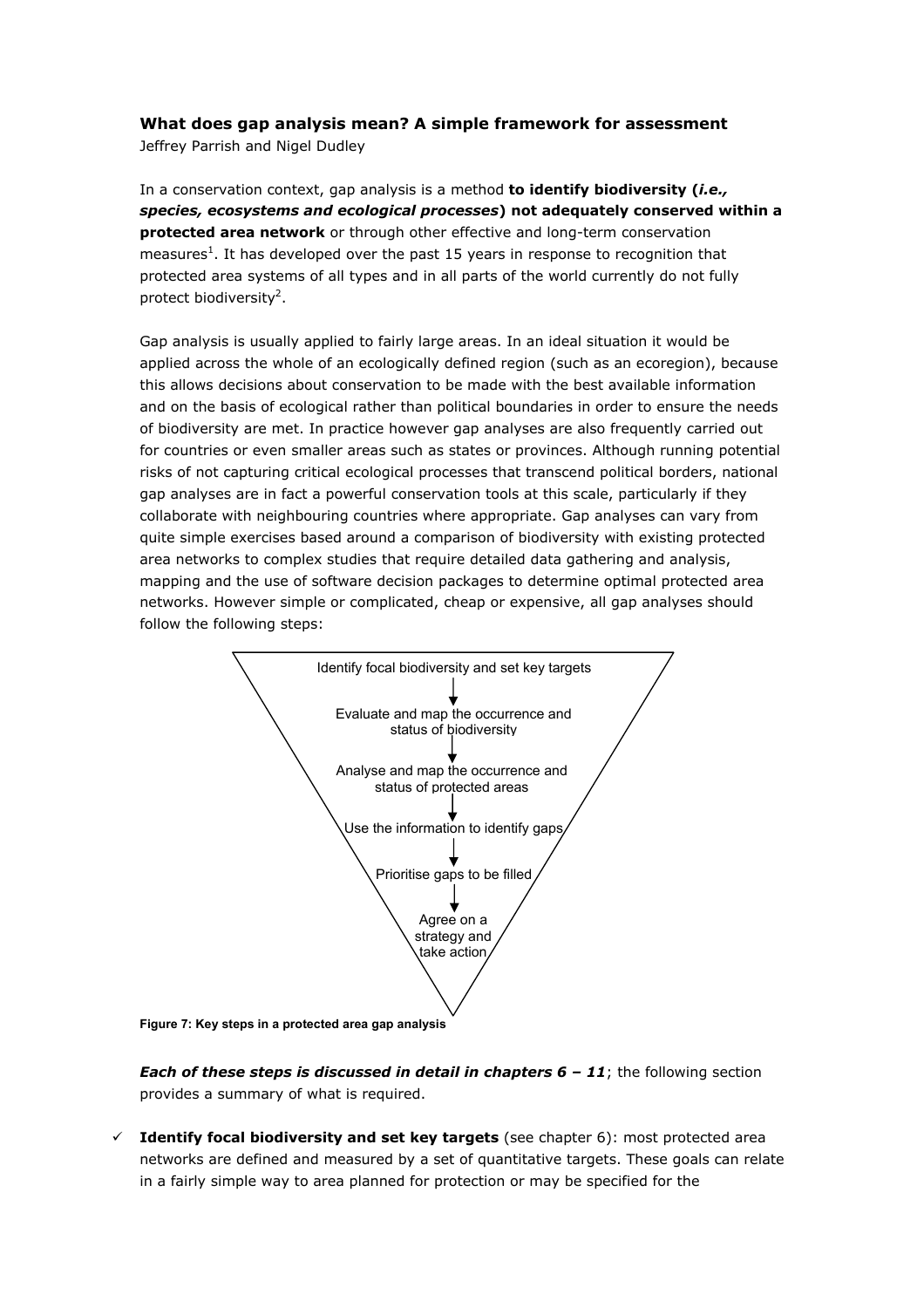conservation of specific targeted species or ecosystems ("focal biodiversity") and descriptive of the desired number and distribution of occurrences or populations. At the simplest level, IUCN The World Conservation Union has suggested that countries set aside at least 10 per cent of their terrestrial area into protected areas and some nations or parts of nations have gone much further in their commitments, e.g., Mongolia (30 per cent) and Sakhalin Republic in the Russian Federation (25 per cent of all forests). More sophisticated targets come from the development of regional or national biodiversity visions or directly from gap analyses. For example, a series of conservation targets have been set for the Forests of the Lower Mekong Ecoregion Complex, including 26 priority areas for conservation and priorities amongst mammals, birds, forests and fish<sup>3</sup>.

- $\checkmark$  **Evaluate and map the occurrence and status of critical biodiversity** (see chapter 7): Although this step can seem difficult in many countries where surveys of biodiversity are still very incomplete, all countries can proceed in an iterative way with available data and biodiversity surrogate information that can be improved over time as additional data become available. Information is needed on both what ought to be listed and what can be mapped. This stage therefore needs to draw on existing information from all reputable sources, backing this up with new surveys and quality control if time and funds allow. Mapping all species is impossible – most countries have only identified a small proportion of their plants and invertebrates for example. Gap analysis therefore often has to rely on data (1) for well-known species (such as mammals, birds, amphibians and fish) (2) for a few key species from other groups that are representative of particular habitats and (3) for ecosystems. Mapping therefore usually draws on a series of coarse or fine filter approaches to build as good a picture as possible of the distribution and status of biodiversity. Coarse and fine filter approaches are complementary rather than alternatives. "Coarse filter" means use of a unit of biodiversity to capture many other elements, while "fine filter" refers to species and fine-scale special elements (a category that catches everything that species and habitats may not catch like nesting cliffs, caves azonal habitats like wetlands, etc.)<sup>4</sup>. Studies will therefore usually involve consolidating diverse data sets (including relevant international data sets such as the Red List) using geographic information systems (GIS); and standardising habitat and land-use classification systems for the area being studied. Predictive models based on habitat affinities for key indicator species may be useful in some cases although they have clear limitations in terms of accuracy<sup>5</sup>.
- $\checkmark$  Analyse and map the occurrence and status of protected areas (see chapter 8): Basic data on protected areas are usually available at national level although precise spatial information is frequently lacking and information on protected areas in other governance systems (e.g. private protected areas or indigenous areas). Information about status of protected areas is generally less available, including issues relating to management objectives, governance and management effectiveness, although studies and data on these are starting to emerge. This information however is important for inclusion in a gap analysis however, even if it only exists in approximate form, as protected areas may exist on paper, but their governance, management, or management objectives may mean that no biodiversity conservation is afforded. Coupling maps of protected areas with even cursory knowledge about their management status is central to any gap analysis.
- $\checkmark$  Use the information to identify gaps (see chapter 9): maps of occurrence and status/ecological need of species and ecosystems are then overlaid on maps of occurrence and management status of existing protected areas and any gaps identified – ideally